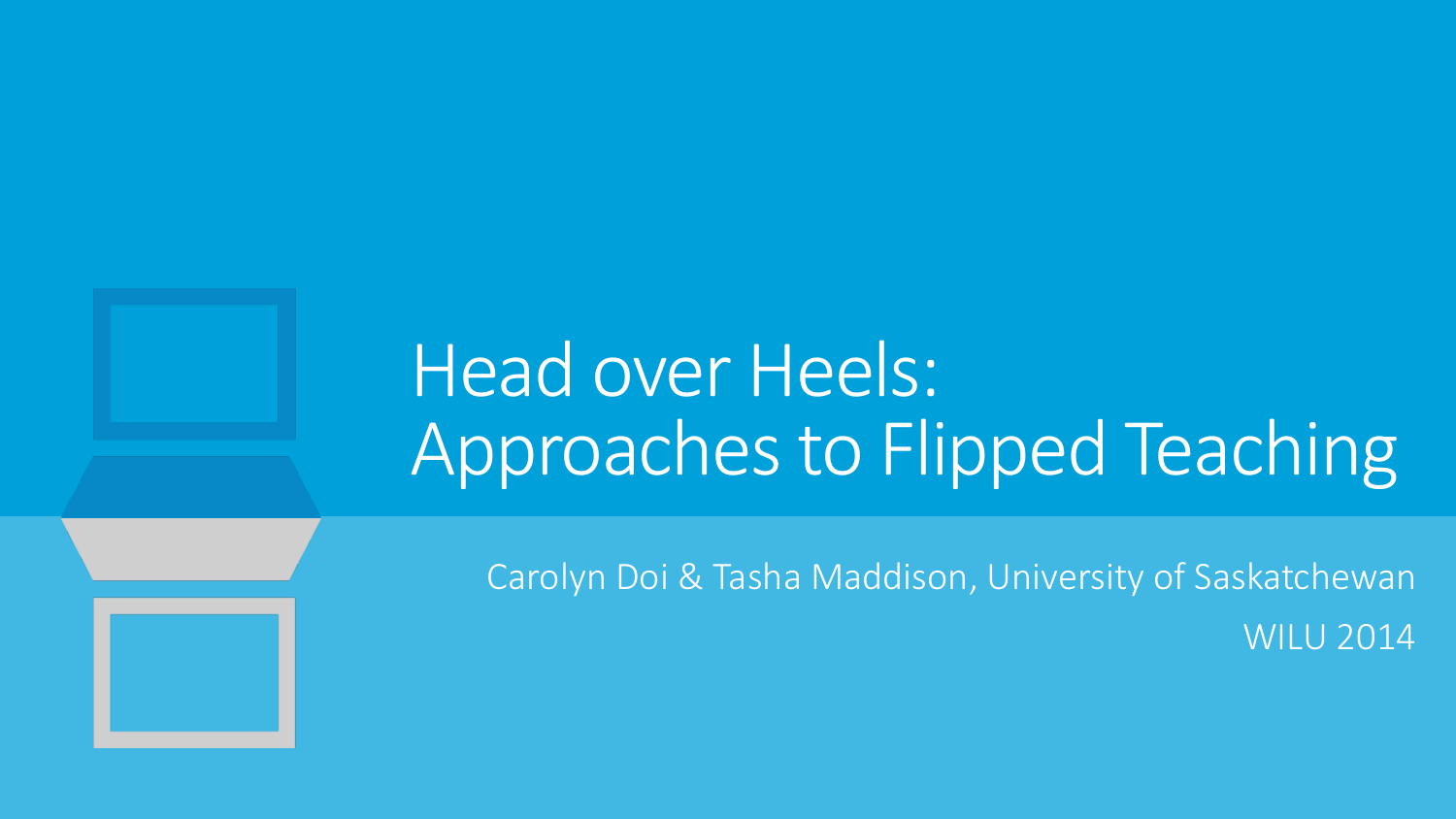

#### Who has heard of flipped teaching?

Who has tried it out?

Who loves the idea?

Who's still on the fence?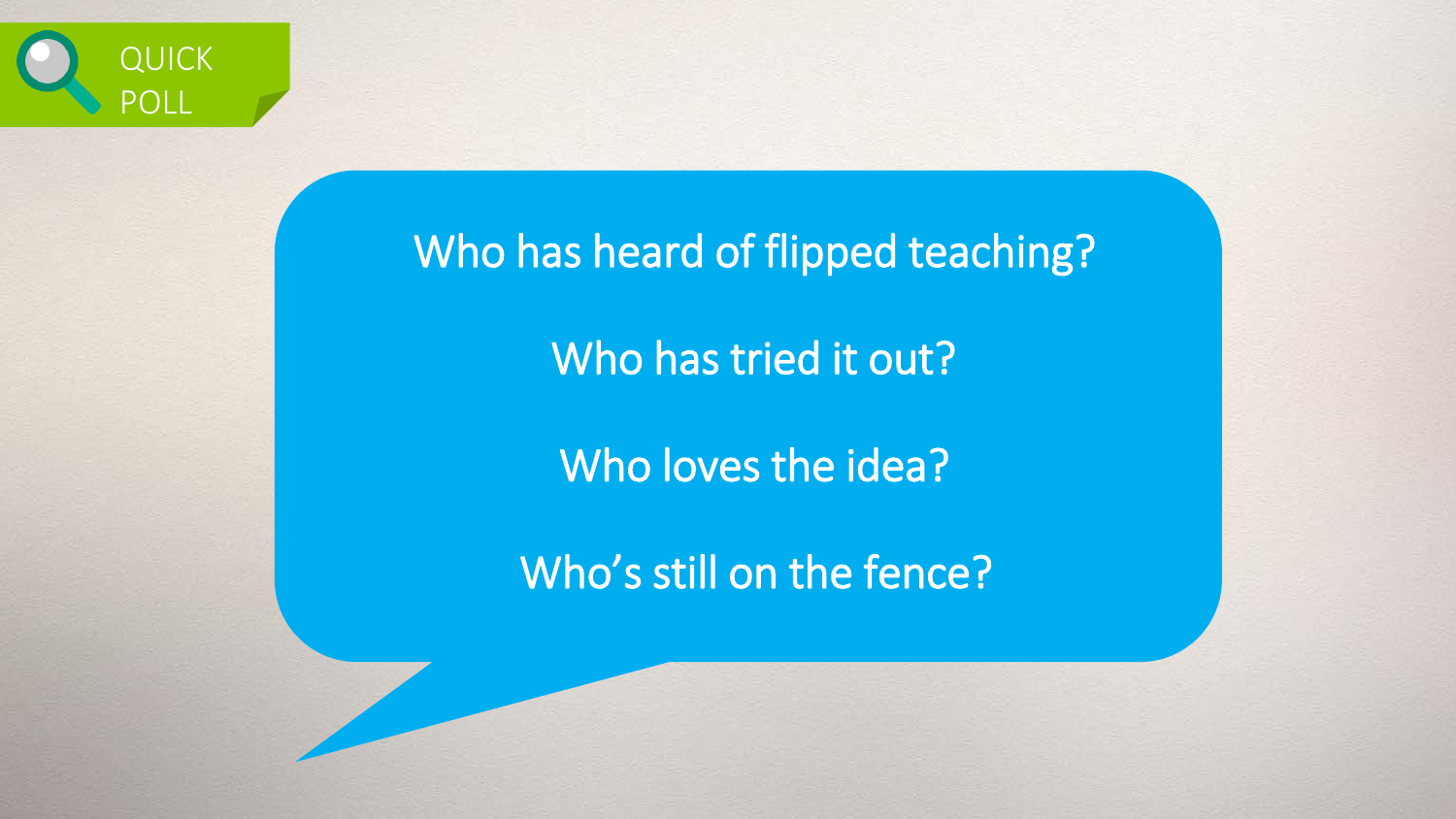#### Learning outcomes

By the end of this session, participants will:

- have a better understanding of the flipped teaching methodology
- learn some techniques for applying flipped teaching methodology to IL instruction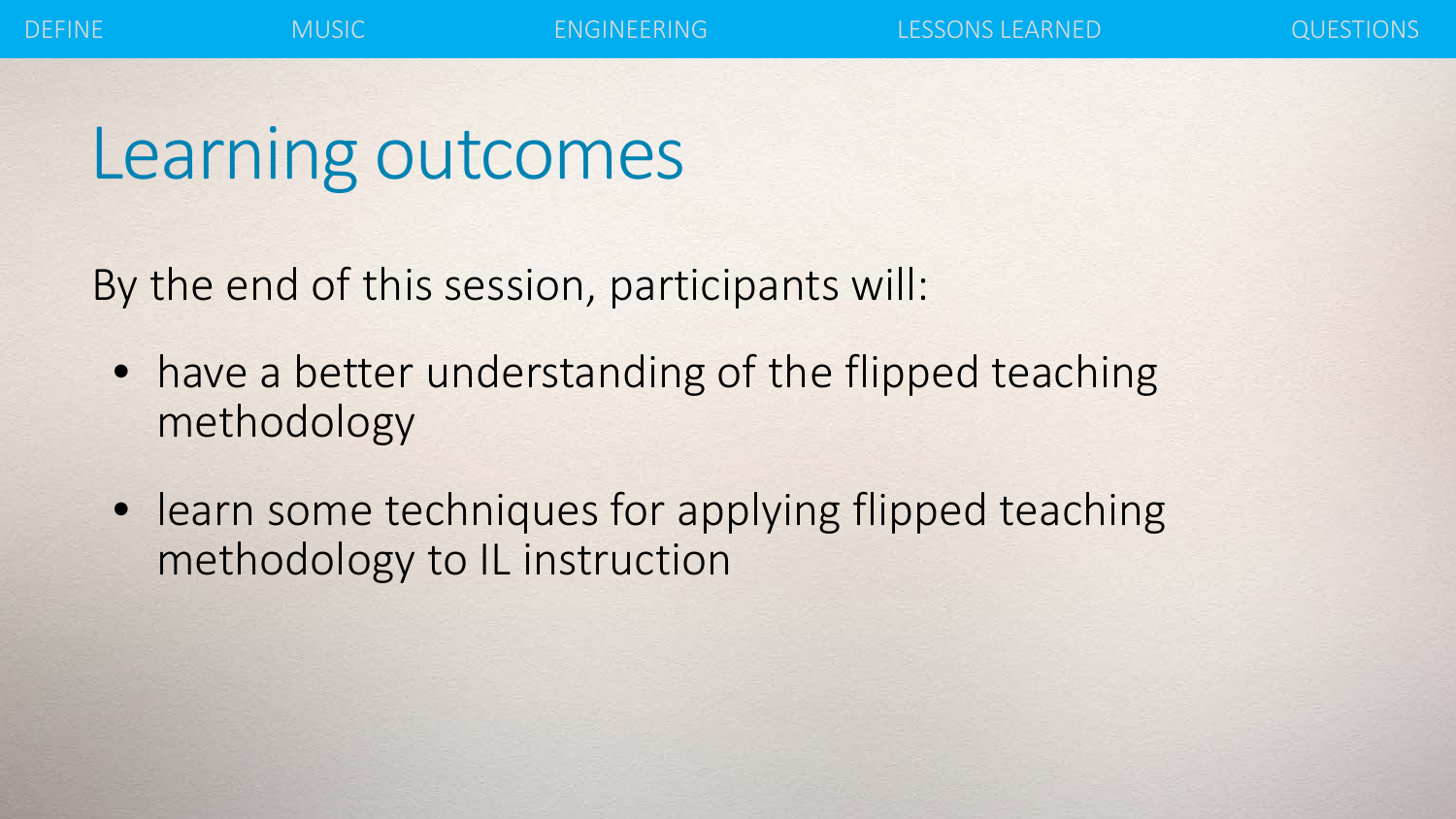"In a flipped classroom much of the instruction takes place outside of class time…Actual class time consists of active learning activities in which students practice and develop what they've learned."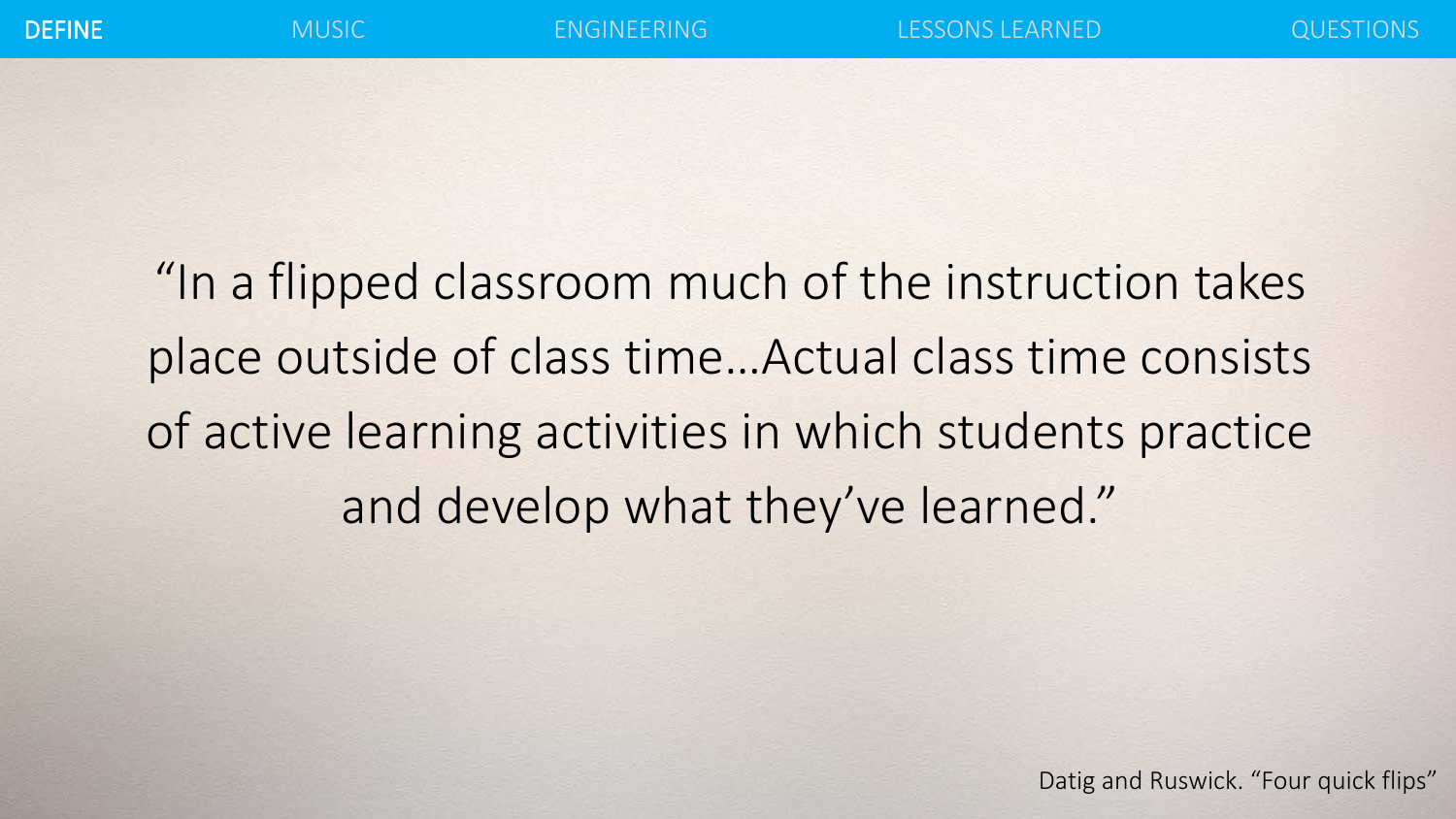#### "The flipped classroom is a teaching model that inverts the traditional lecture-plus-homework formula."

Arnold-Garza, S. "The flipped classroom."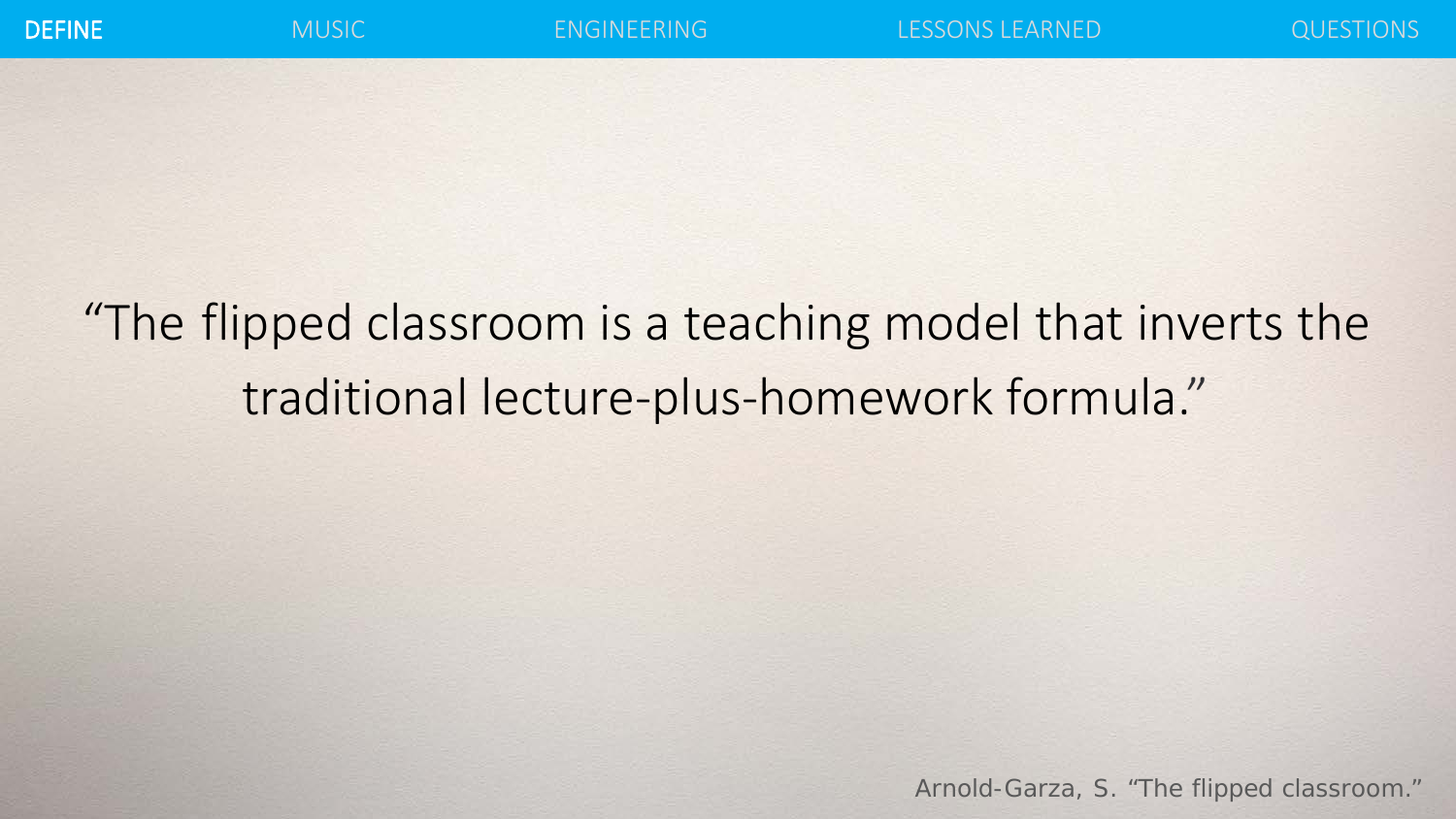



Anderson, L.W., & Krathwohl. (2001) *A Taxonomy for Learning, Teaching and Assessing: A Revision of Bloom's Taxonomy of Educational Objectives*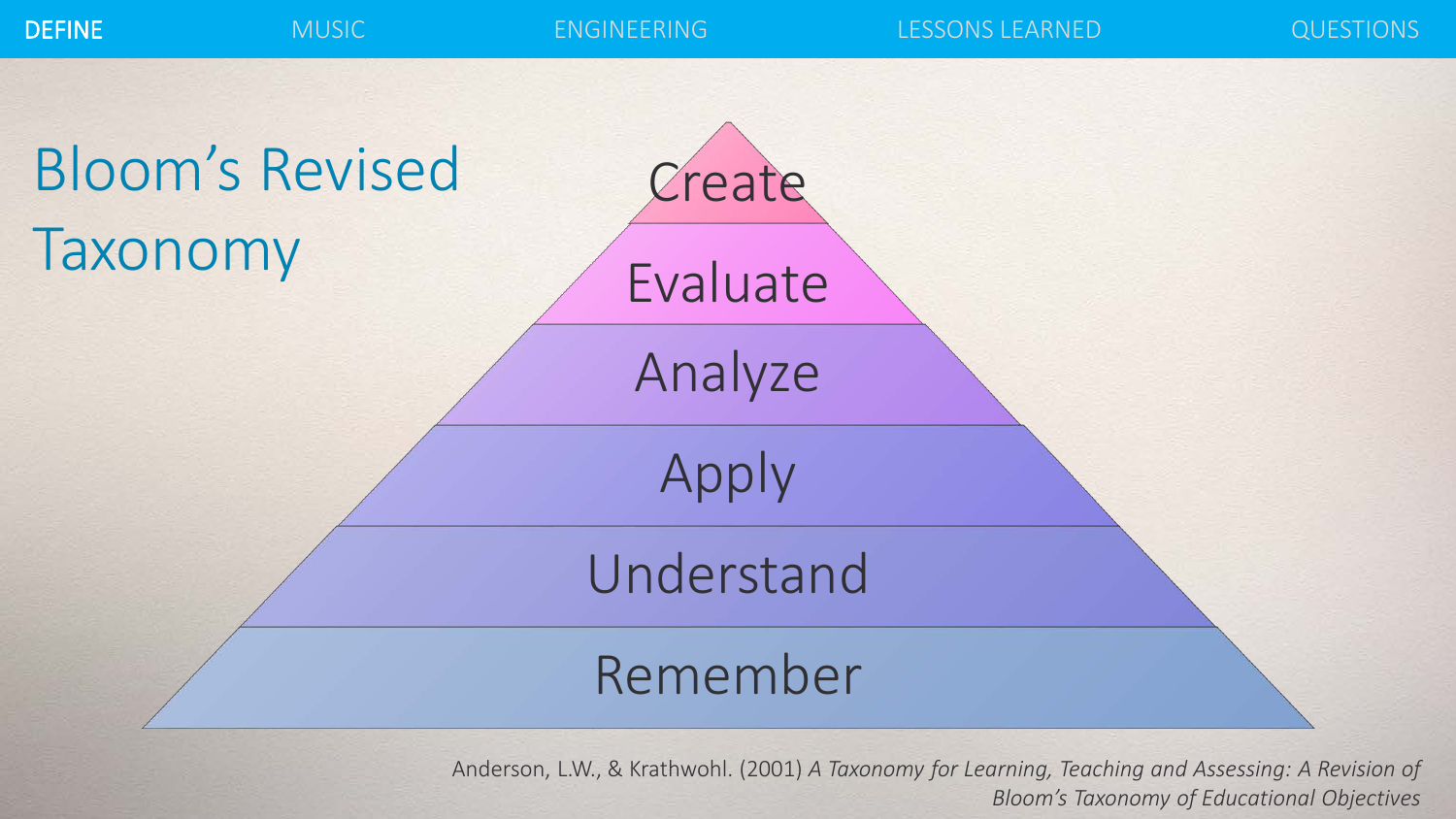# Key elements of flipped teaching

- 1. Opportunity for students to gain first exposure prior to class
- 2. Incentive for students to prepare for class
- 3. Mechanism to assess student understanding
- 4. In-class activities that focus on higher level cognitive activities

Brame, Cynthia. "Flipping the Classroom." Vanderbilt University Center for Teaching.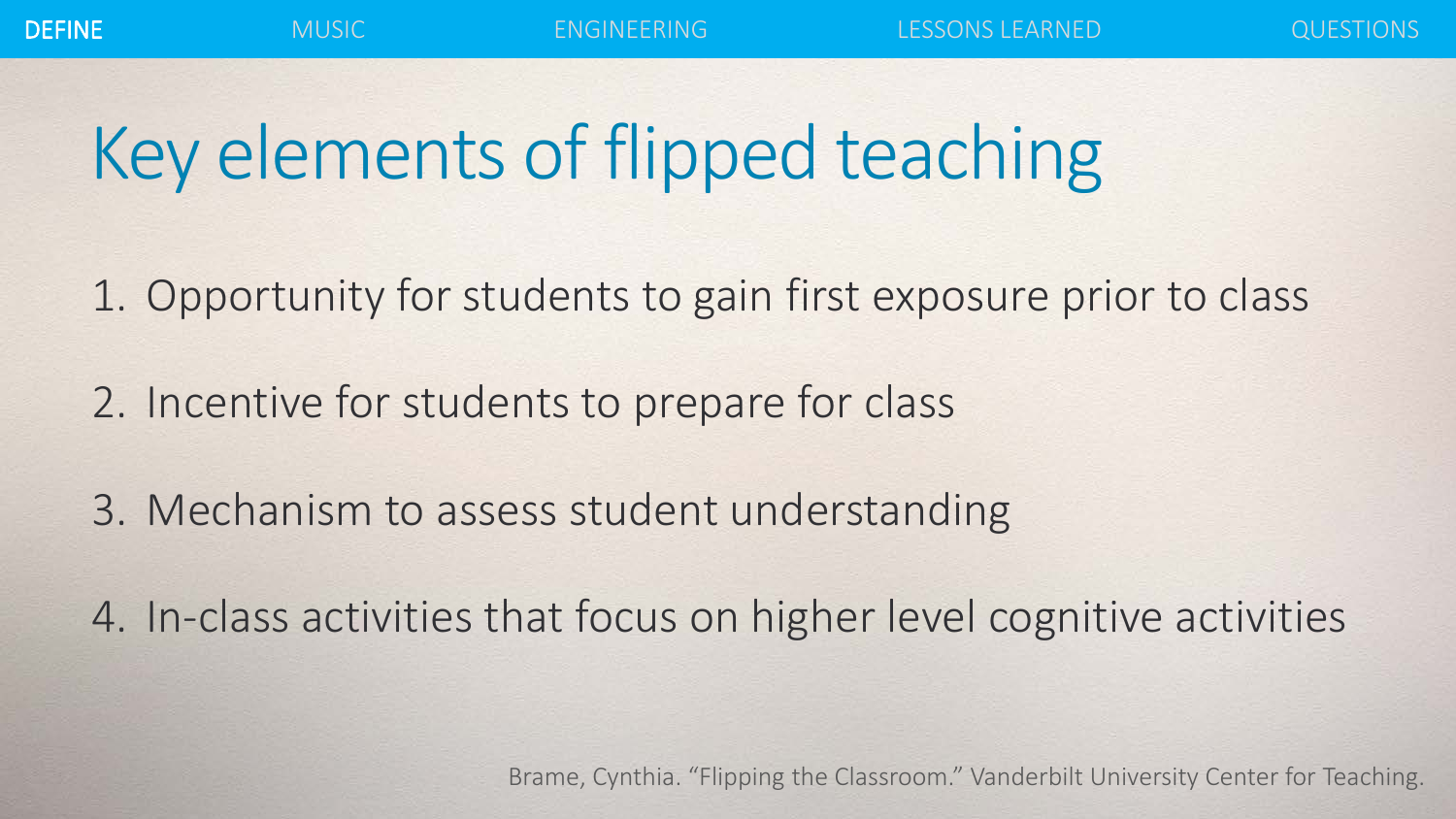# History of flipped teaching

- Bergmann and Sams chemistry high school classroom
- Link to teaching within the humanities
- Appearance in the education literature
- Recent surge within LIS literature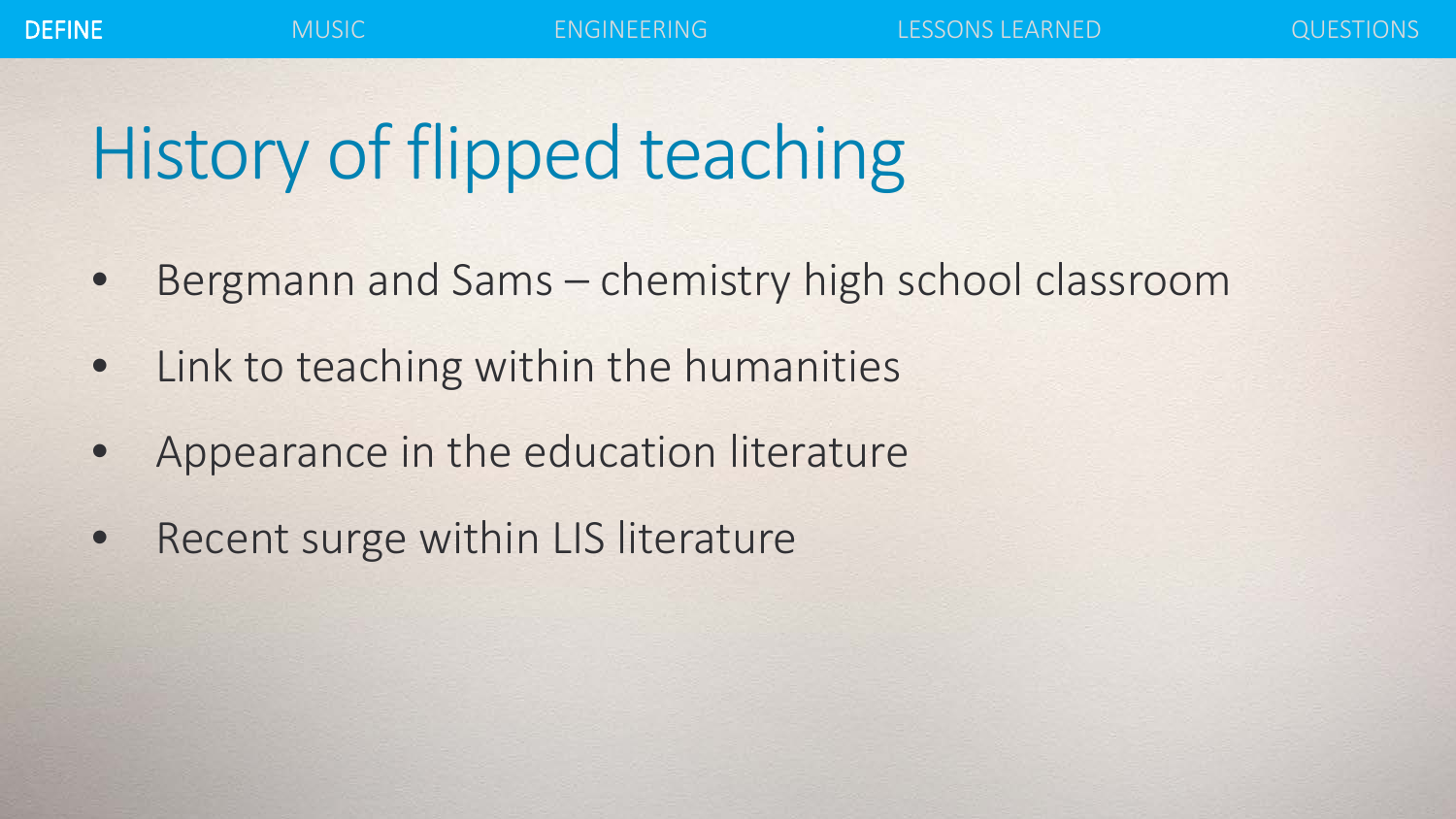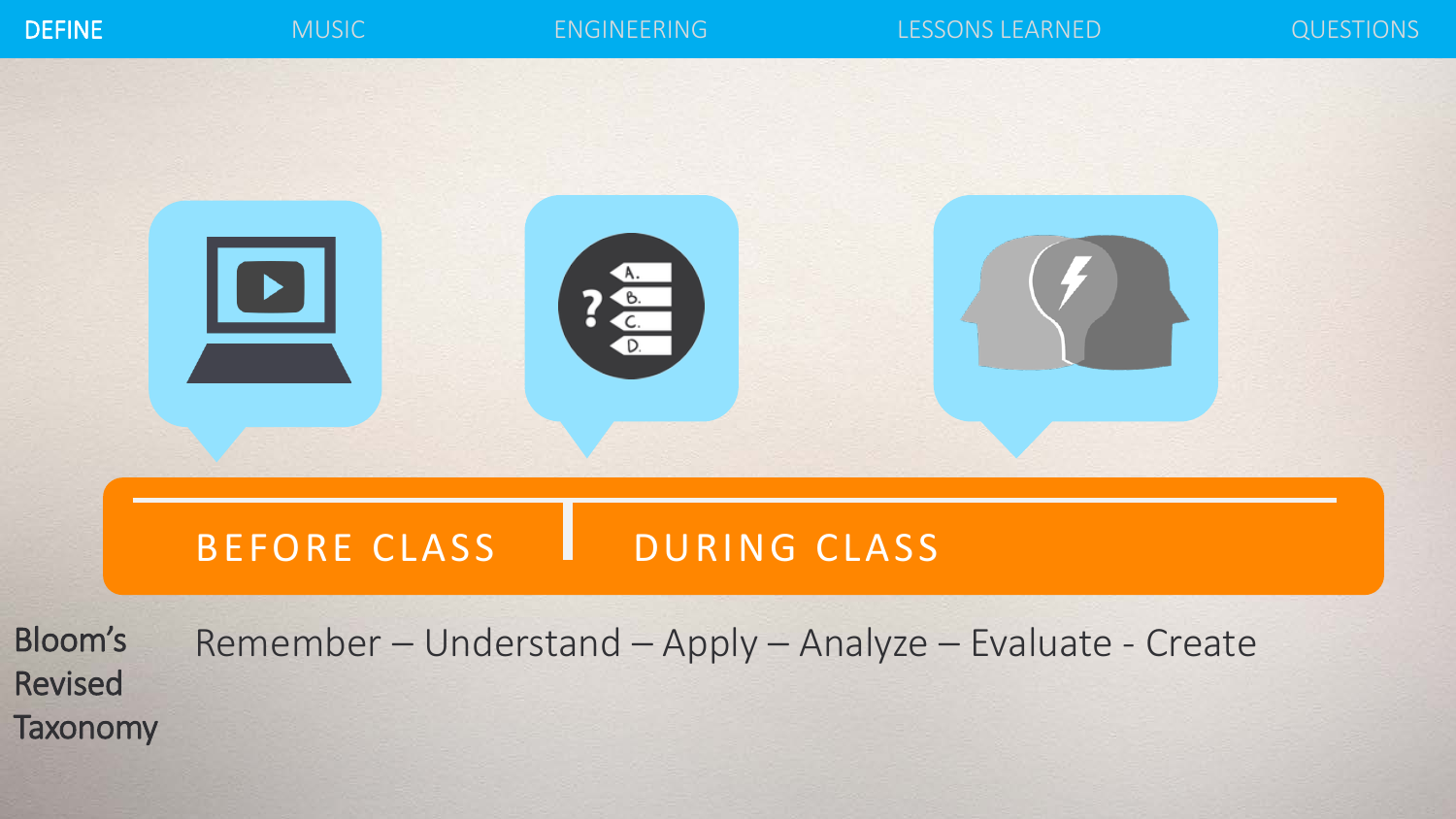

#### Presenting the lecture content before class allows students to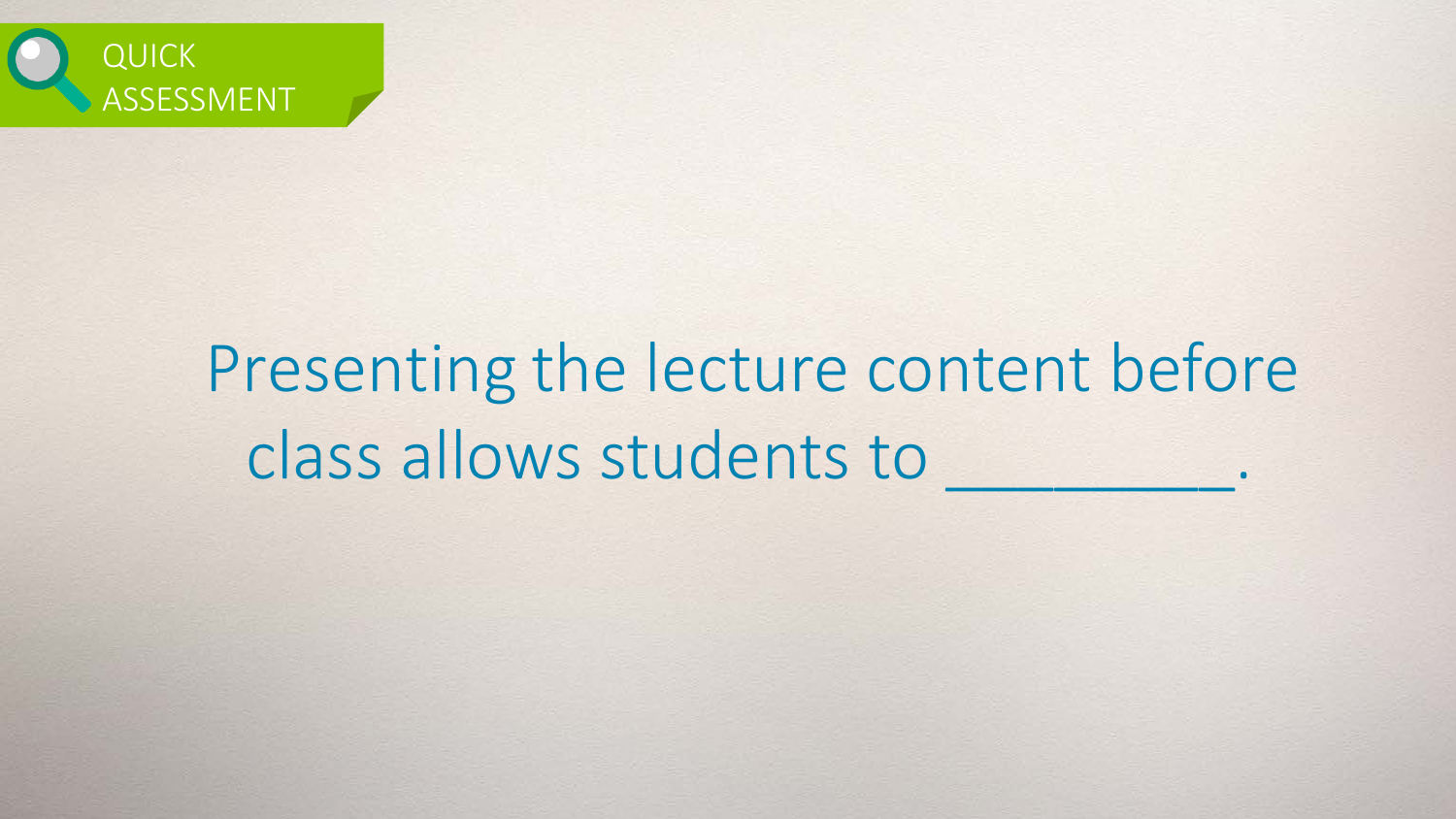

## Implementing a quick assessment during class time allows the instructor to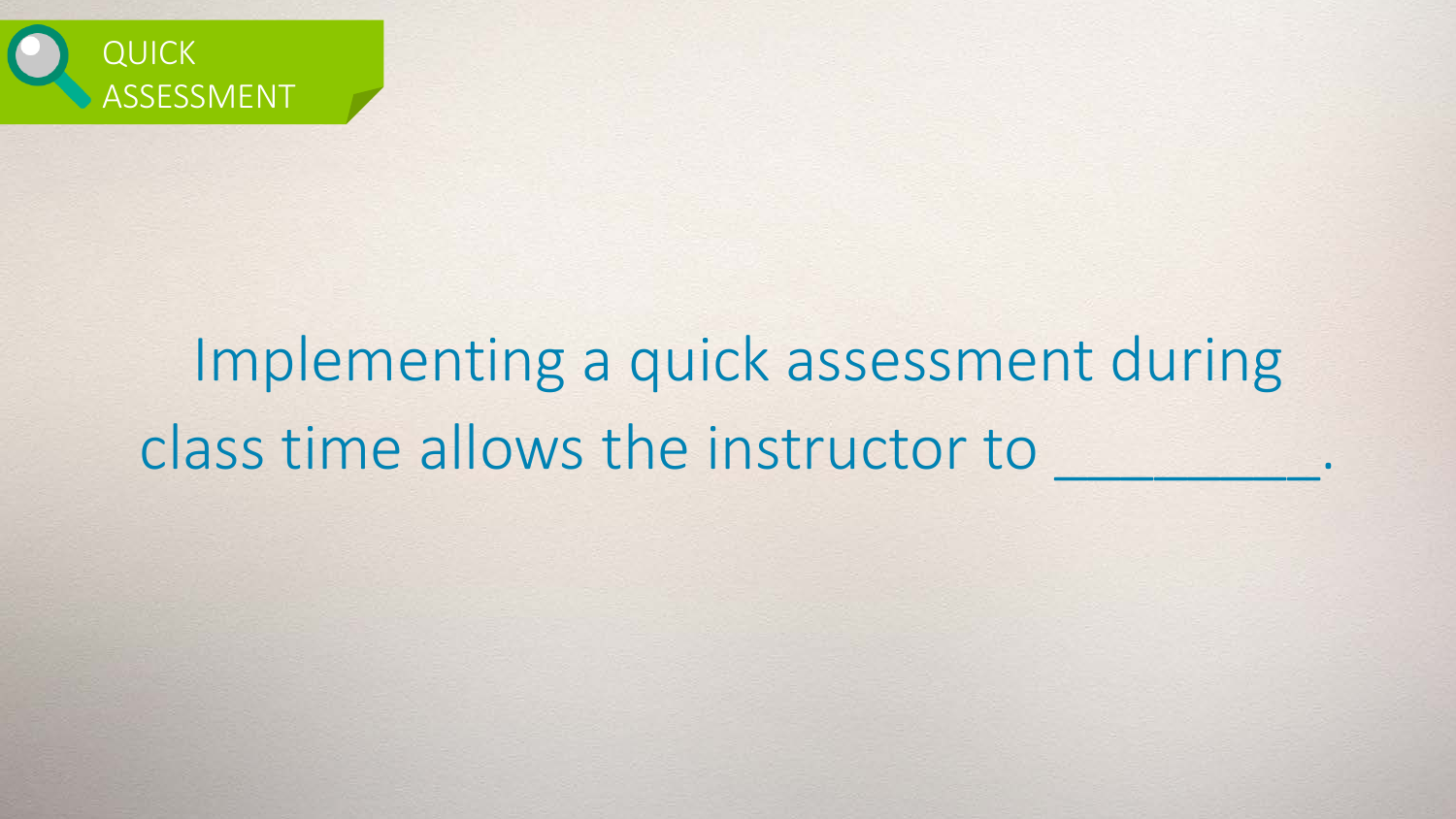#### Music Research Methods

- Required course for all music undergraduate students
- Introduced teaching material in advance
- Discussion to review and conduct informal assessment
- Hands-on activity to reinforce and apply learning
- Students graded on in-class participation and final assignment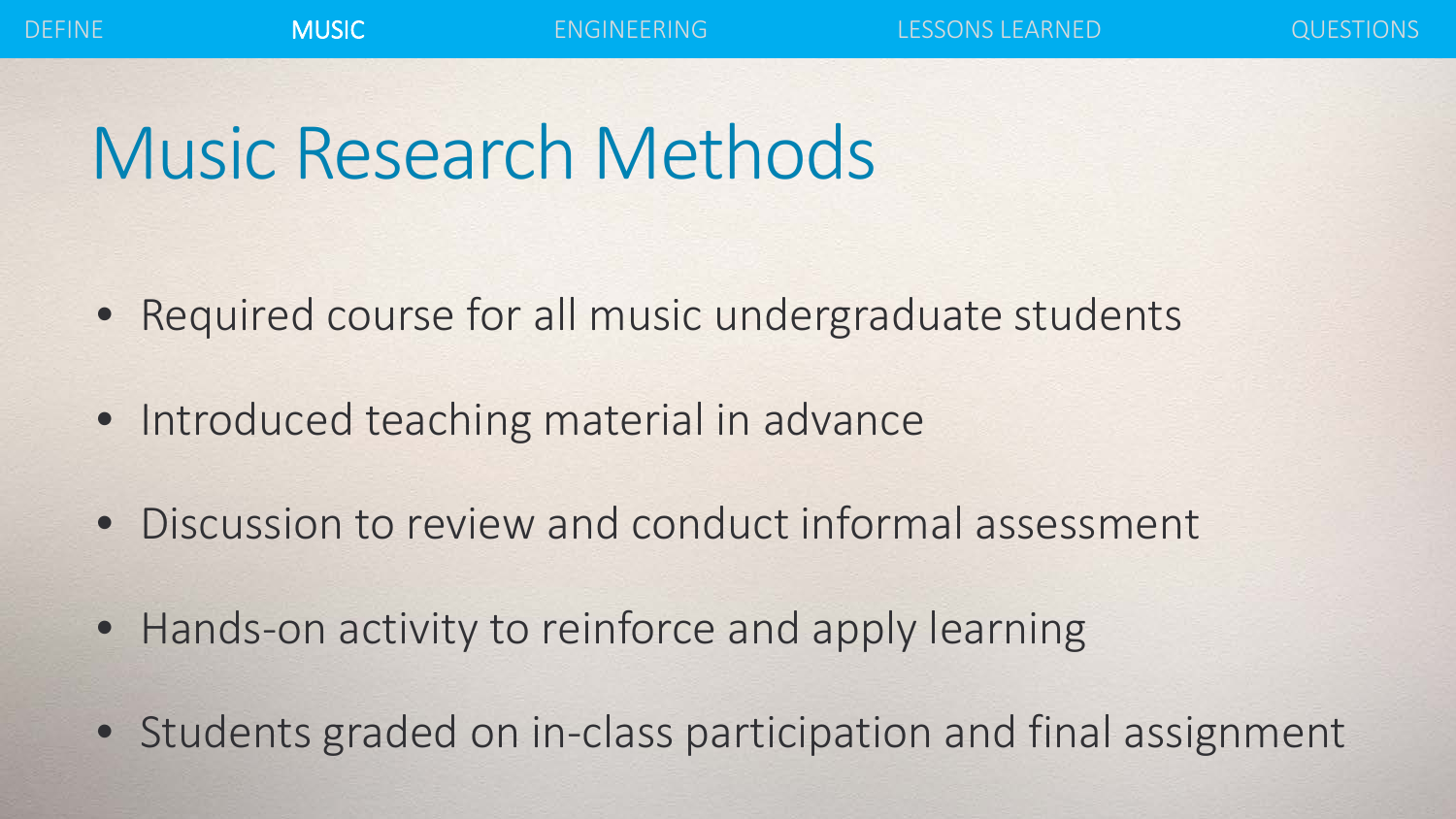# Drilling, Blasting and Excavating

- •Developed out of a reference question
- Instructional Video
- Assessment
- Hands On Activities
- Based on Curriculum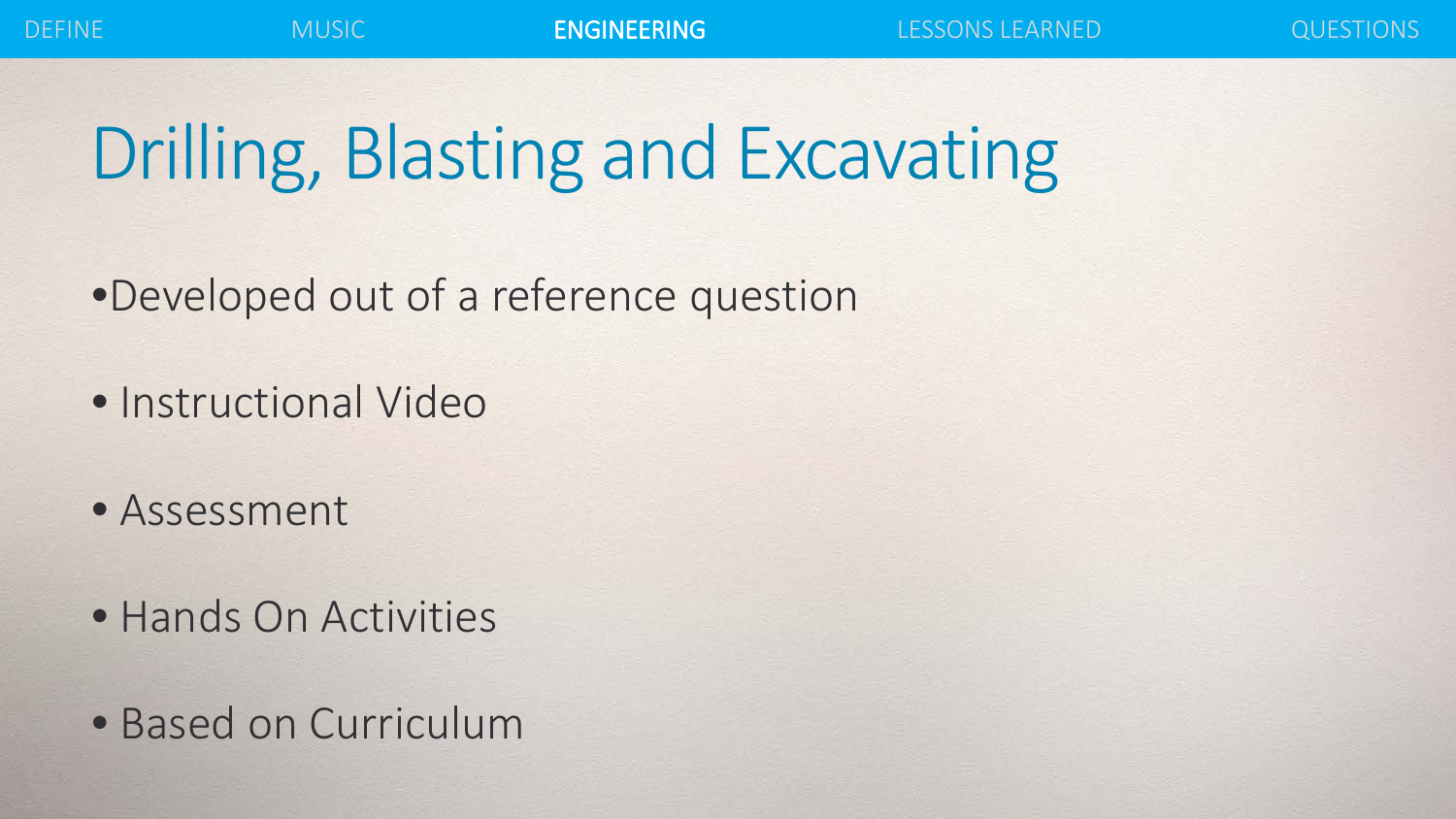# Tips for success - planning

- Know your audience
- Smaller classes are better
- Establish strong communication with faculty
- Leave time in advance for video production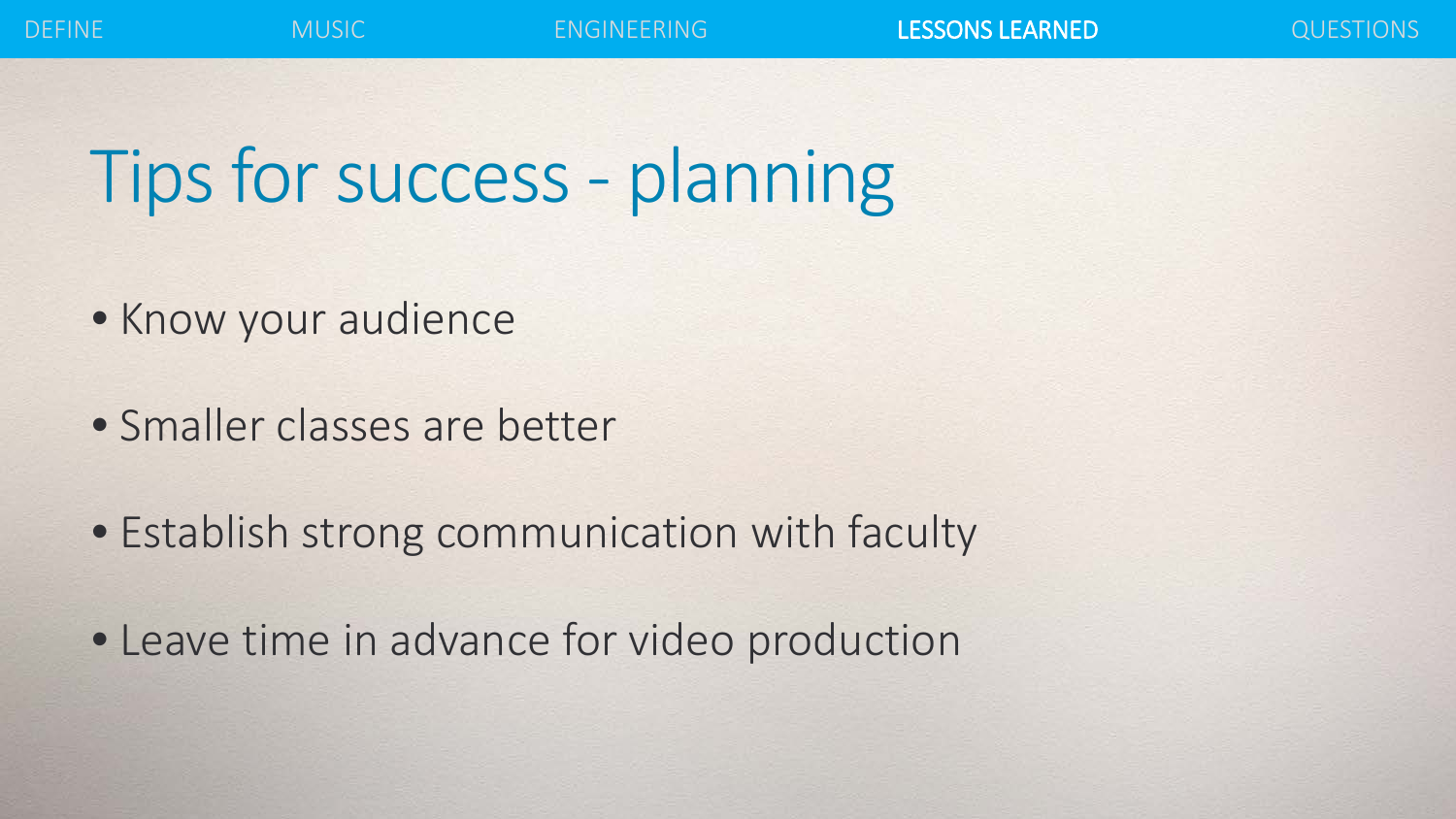## Tips for success – in the classroom

- Set expectations in advance
- Explain learning objectives and teaching methods
- Take a flexible approach to classroom management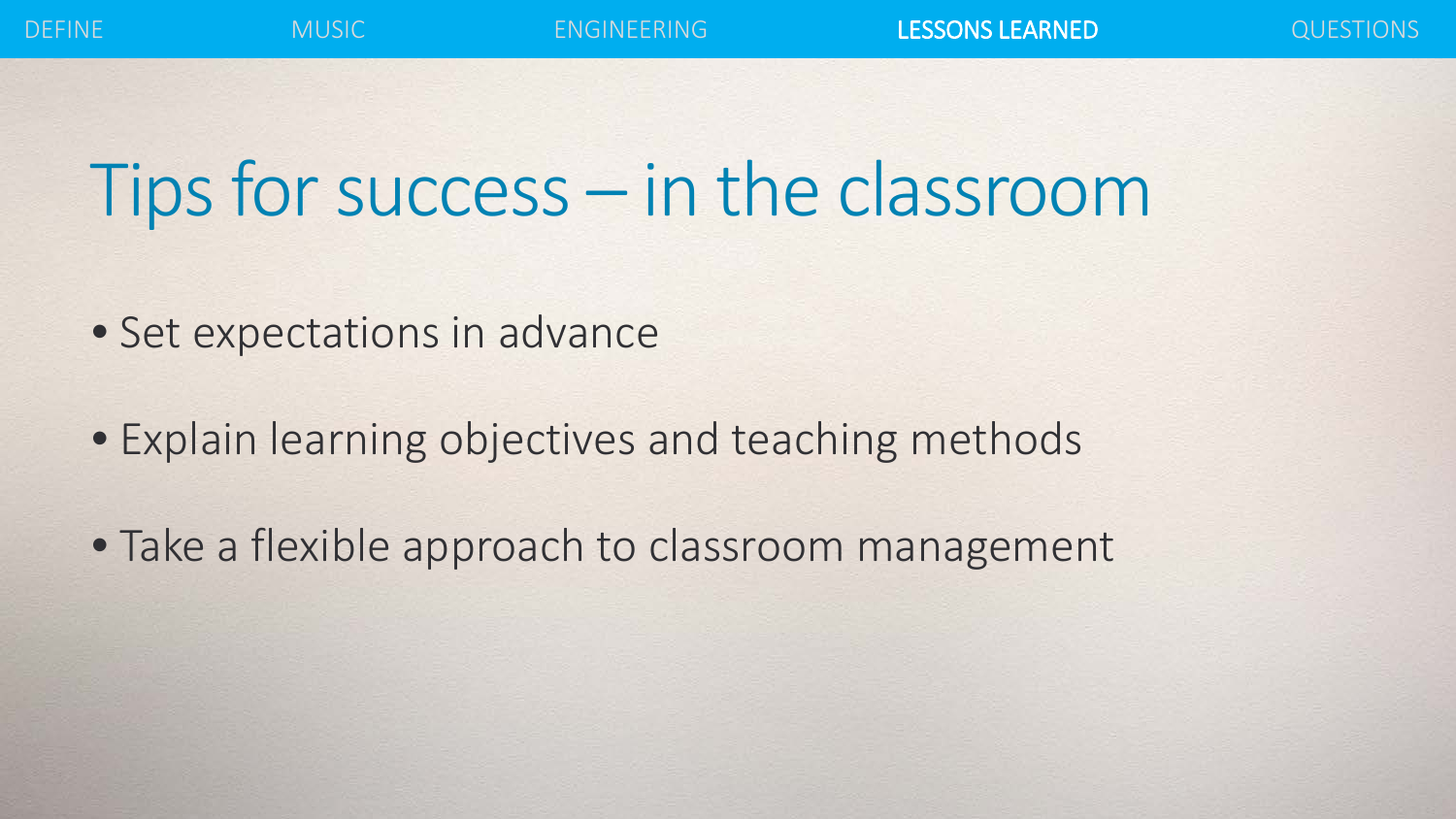**Students** 

# Technology essentials

- Equipment: computer, microphone, camera
- Software: Camtasia or Jing
- Platform: blackboard, youtube, vimeo…
- Time to script, record and edit the video
- Internet access
- Device for playback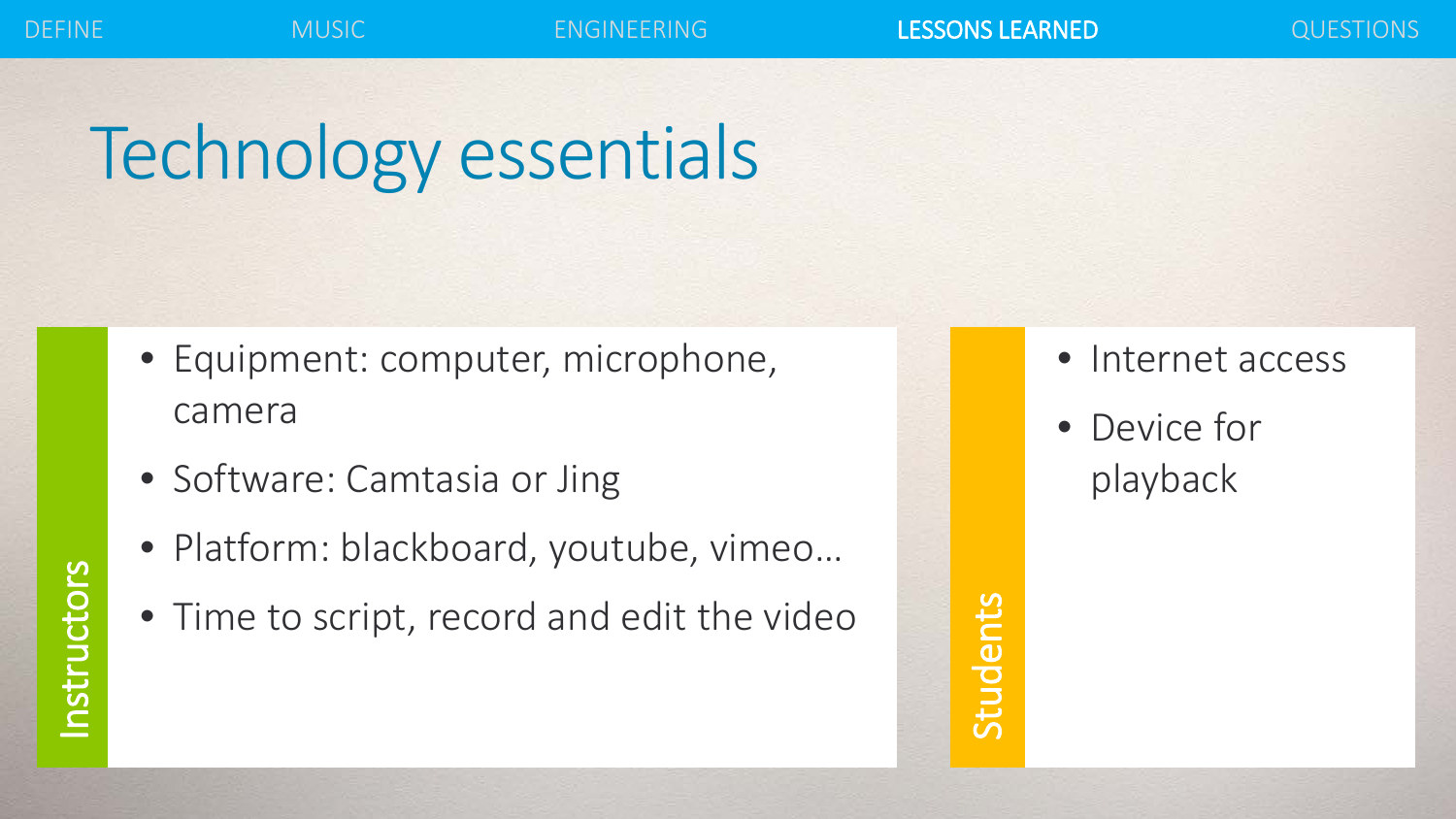

#### How could flipped teaching be applied in your own practice?

#### Consider…

- Is the class size manageable?
- Are you able to communicate with faculty?
- Is the lecture content appropriate?
- Do you have time to prepare?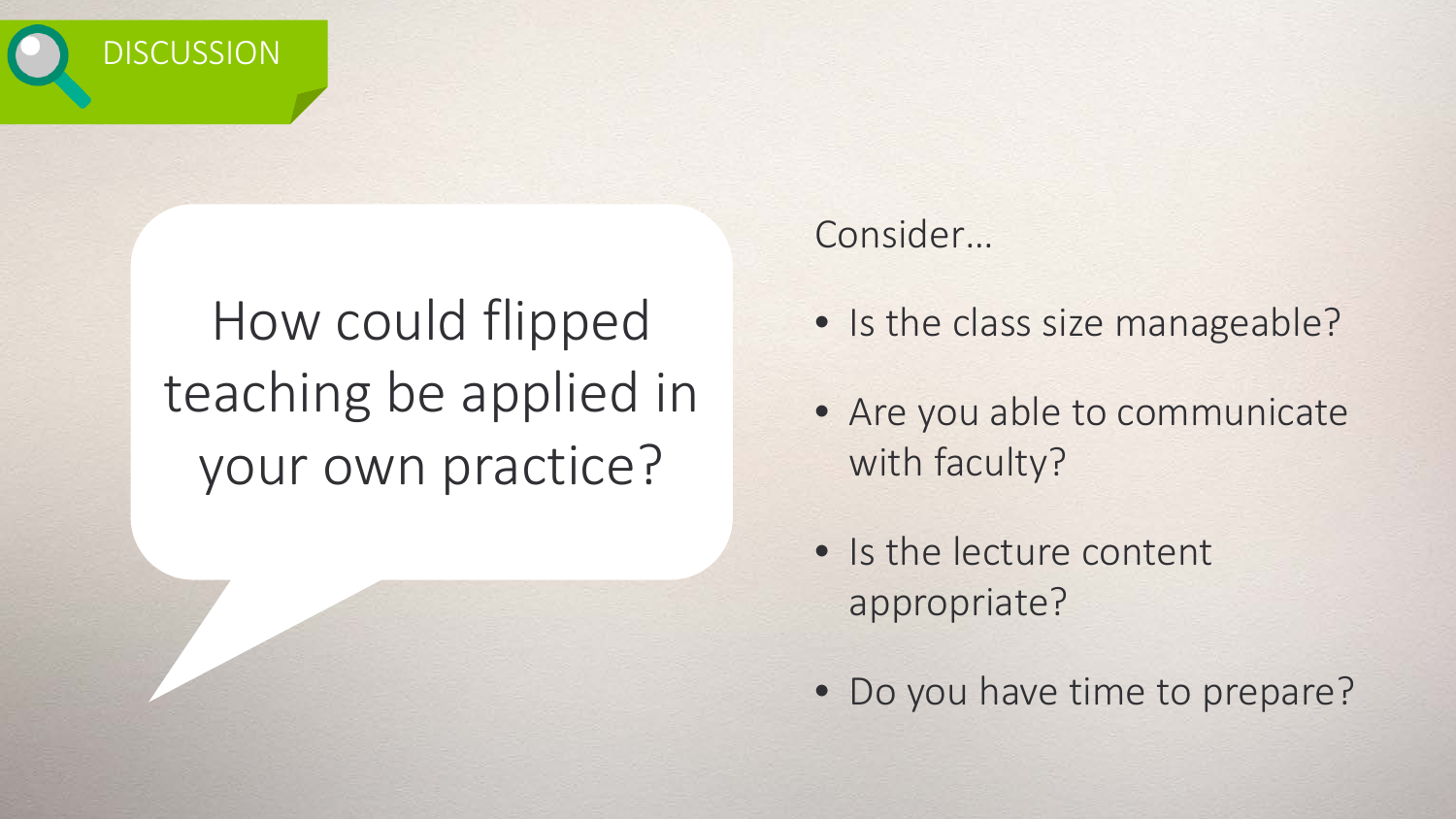#### Next Steps

- Share findings
- Incorporate learning into next opportunity to teach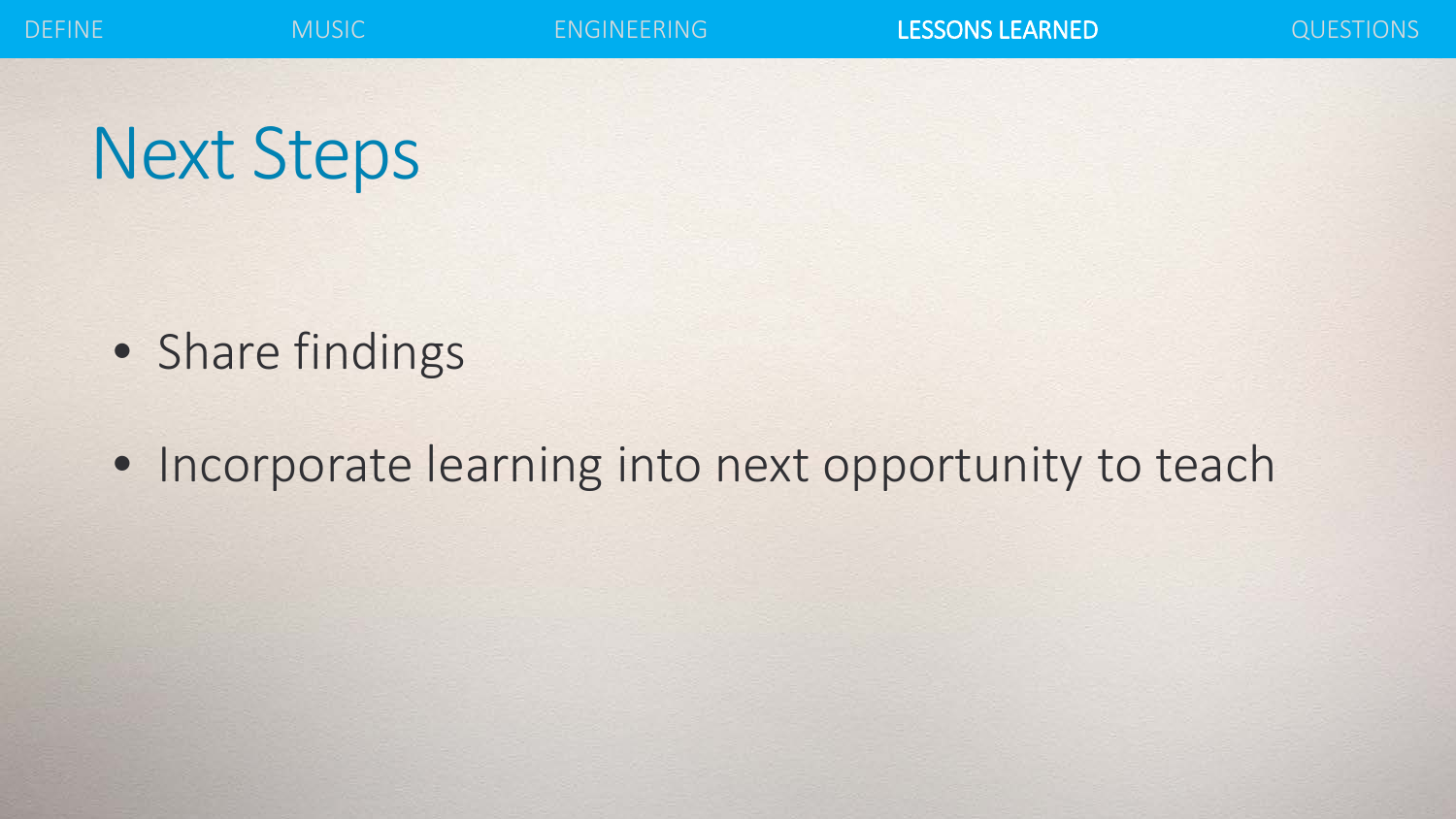#### Question? Contact us: [carolyn.doi@usask.ca](mailto:Carolyn.doi@usask.ca) [tasha.maddison@uask.ca](mailto:tasha.maddison@uask.ca)